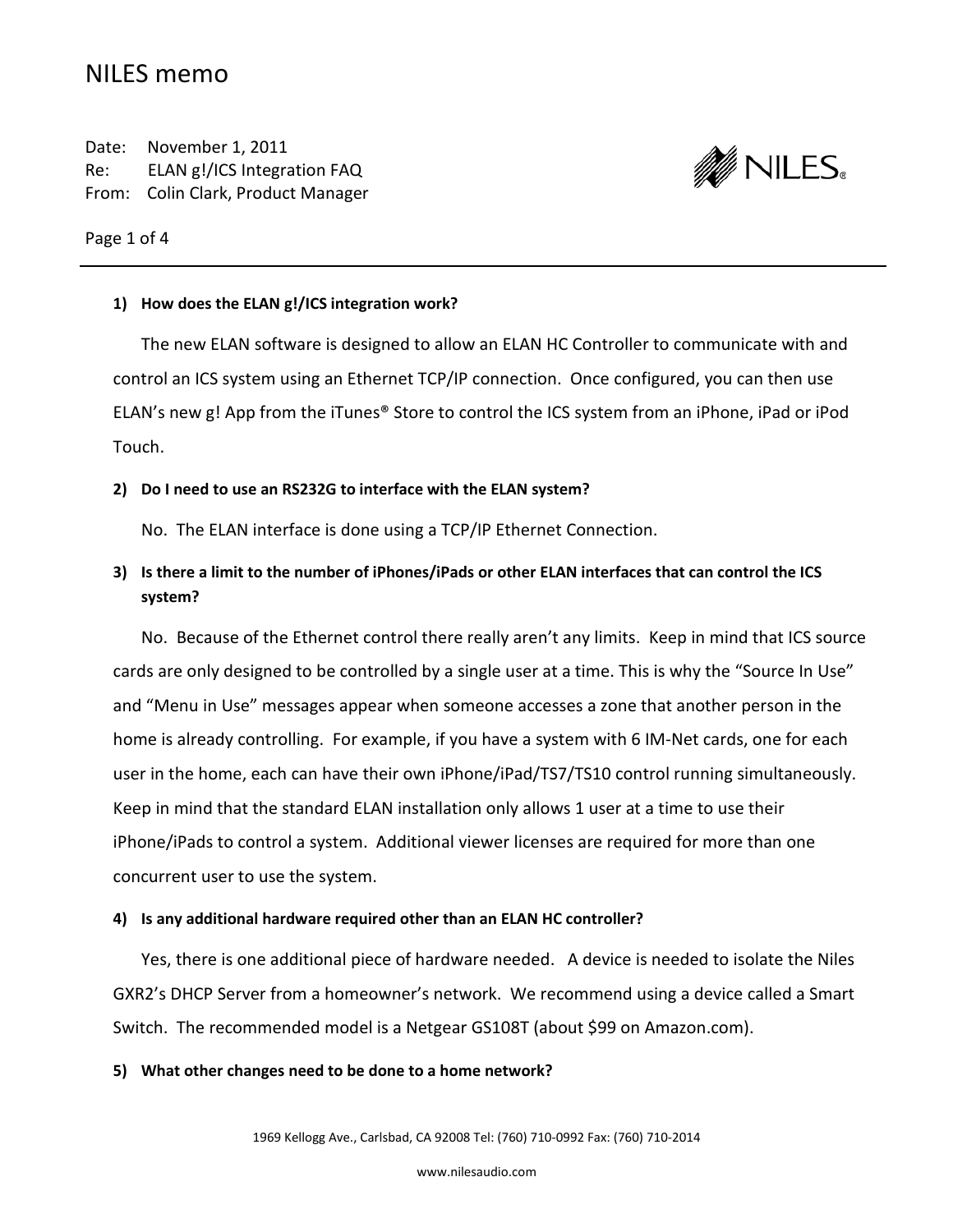The only other change required is to change the IP address scheme of the home network to a range close to the native GXR2 system addresses.

### **6) So, is this very different from a standard ELAN installation?**

It really isn't very different from a standard ELAN installation. The only new hardware is the Netgear switch and the only new configuration step is changing the IP addressing to new number ranges. If the home uses Dynamic DHCP, as most do, the rest of the configuration is very straightforward. An installation will be more time-consuming if there are static IP addressed devices that would need to be re-configured.

# **7) Do I need to do a firmware update on the ICS equipment?**

No, there is no new firmware required for the ICS Equipment. We do recommend that all equipment already be running our latest build, 143 or higher.

# **8) What hardware is required in order to set up an ICS system and control it with an iPhone, iPad or iPod Touch?**

- o A Fully Installed and Configured ICS System
- o An ELAN HC Controller: HC4, HC6, HC8 or HC12
- o A Netgear GS108T Smart Switch (Version V2)
- o A D-Link DIR-628 Wifi Router is always recommended by Elan

# **9) Why does it need the Netgear Switch?**

The Netgear GS108T is used for only one reason, to block DHCP requests from passing between the home network and the GXR2. If a dealer is familiar with networking and has another device that can block DHCP requests (inbound and outbound), he can use it, but the ELAN Tech Support team won't be able to assist with any configuration issues if they should arise if a dealer has used a different device. The GS108T is very reasonably priced at approximately \$99 retail and is easily available on Amazon.com.

# **10) Why does it need the D-Link router?**

Again, like the Netgear switch, you have a choice of which router you may use, but ELAN recommends the D-Link in all of their installations because they have tested it and know it works. However, many other routers might work. The only functionality that is required is:

- a) Be able to set its address to 10.100.1.1.
- b) Be able to set its Subnet Mask to 255.255.0.0 Some routers do not allow this setting, for example the popular Cisco WRT610N does not allow this setting to be made and cannot be used with the g!/ICS integration.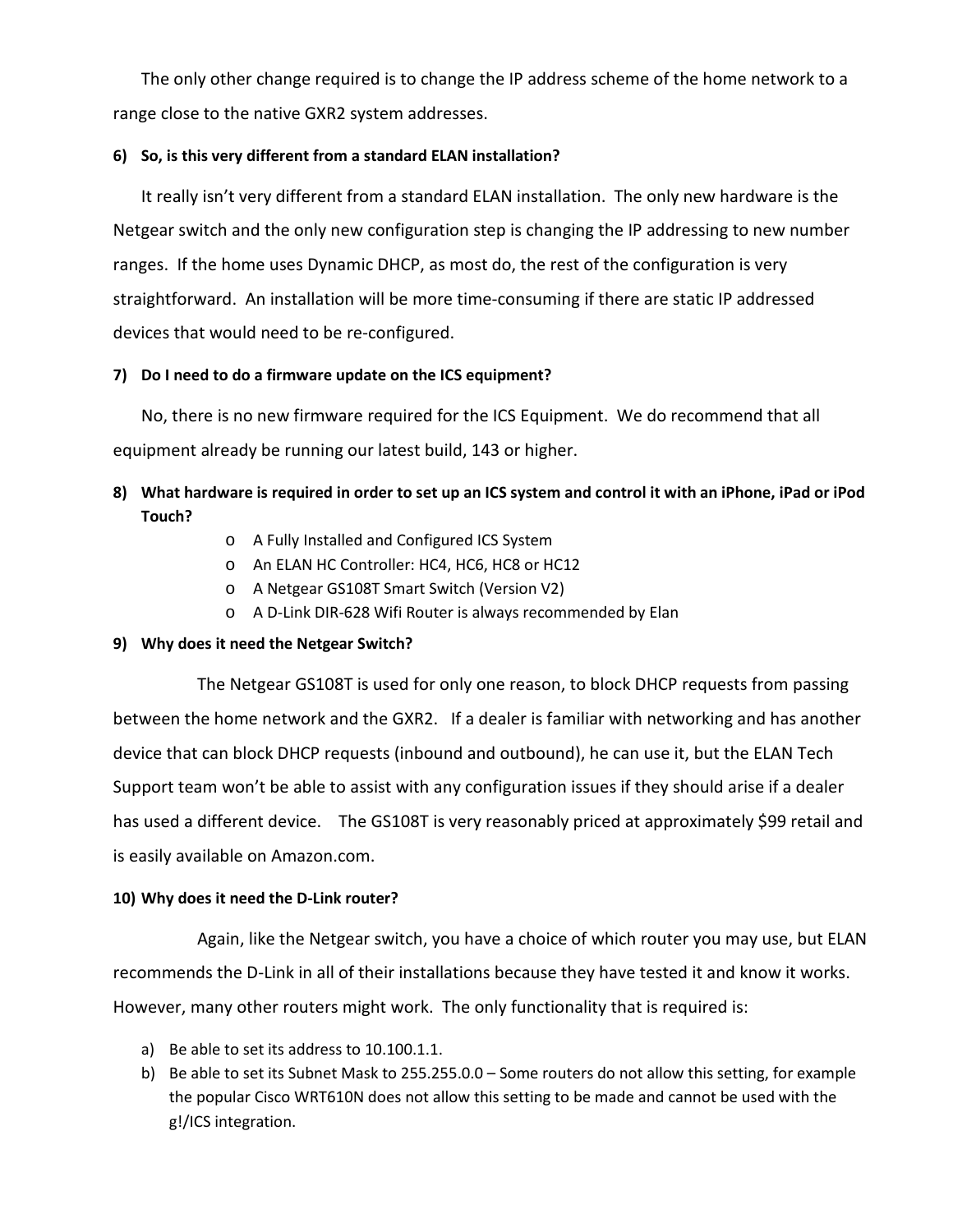- c) Be able to set port forwarding for ports 443, 2198, 2199 and 5001
- d) Be able to set its DHCP Address Range to "10.100.1.150 to 10.100.1.250"

The D-Link router does all of this, is reasonably priced, is easily available, and is even offered as a part dealers can order directly from ELAN (HWRTR100). Also, it is the only router that will be supported by Tech Support if there are any configuration questions or issues that arise.

### **11) So, can a dealer use the router that a customer already has at his house now?**

As long as they have access to the router configuration settings and the router is capable of doing all of the items listed above, they should be OK. Due to the large variety of routers on the market, we cannot test all of them and have chosen to support a single model. If a dealer doesn't have time to test the customer's equipment first and wants to guarantee that everything will work at installation time, we recommend the D-Link router.

#### **12) What software is required?**

The ELAN g!/Niles integration will work with ELAN Build 5.3 and higher. The iOS app that is needed is version 5.3.120 or higher. There will be a special g! app available in the iTunes store that will be used for this integration. The app is free to download and install but keep in mind that as with any ELAN system, additional Viewer Licenses will be required if more than one user will be accessing the system concurrently with an IOS device or other ELAN interface.

#### **13) What about the ELAN Pro App License? Does a dealer need to buy that too?**

No, they don't need a Pro App. Because Niles and ELAN are all part of the AVC Group, the Niles ICS system is treated as a native ELAN product and will work without a Pro App required.

#### **14) What if a customer already has the current g! App from the iTunes store? Will it work?**

No, unfortunately, it won't have the functionality needed in order to run the ICS system. They need to remove their current app and install the new version from iTunes.

#### **15) Are there any ICS devices that will not work with the g! system?**

Yes. There are a few older or more specialized ICS items that we decided NOT to support in this integration project. What this means is that we did not write any new software to control these devices and we did not test any of them. The ICS devices that are NOT supported are:

- o Video Integration using a VS6
- o Control of RS-232 Devices (Lutron, Escient, Request, etc)